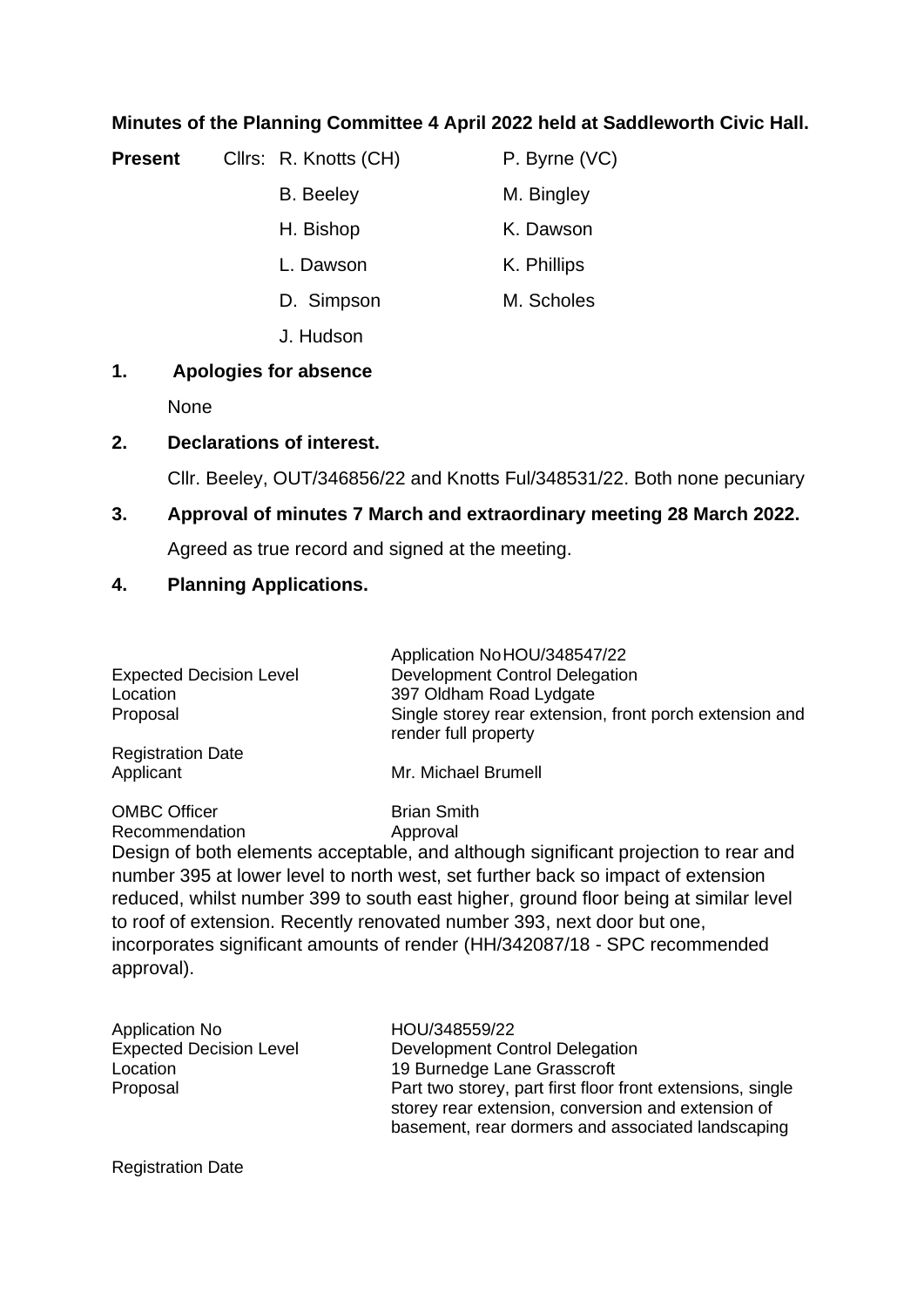Applicant Mr. A. Clarkin OMBC Officer **Brian Smith** Recommendation

Whilst design acceptable, dwelling in prominent position above road. Increase in mass detrimental to character and appearance of street scene, whilst also being overbearing in relation to number 17, hip roofed bungalow adjacent to west. However, significant works undertaken to number 29, under HH/336645/15 and subsequent amendment, may make proposal more difficult to resist but perhaps

provides illustration of adverse street scene impact of significant remodelling.

Application No FUL/348584/22 Registration Date Applicant Mr. Mark Lee OMBC Officer Sophie Leech

Application No HOU/348594/22 Registration Date Applicant Mr. Mannan Iqbal OMBC Officer Brian Smith

Application No **HOU/348603/22** Location 74 Under Lane Grotton Registration Date Applicant Mr. Steven Mellor

OMBC Officer **Brian Smith** 

Application No HOU/348615/22 Registration Date Applicant Mr. Gee OMBC Officer **Brian Smith** 

Expected Decision Level **Development Control Delegation** Location Austerlands Mill Huddersfield Road Austerlands Proposal Erection of 1no. dwelling

**Approval**

Expected Decision Level **Development Control Delegation** Location 12 Old Kiln Lane Grotton Proposal Single storey side extension

` **Approval** 

Expected Decision Level **Development Control Delegation** Proposal Single storey rear extension

**Approval** 

Expected Decision Level **Development Control Delegation** Location 8 Bateson Drive Springhead Proposal Single storey rear extension and front dormer

**Approval**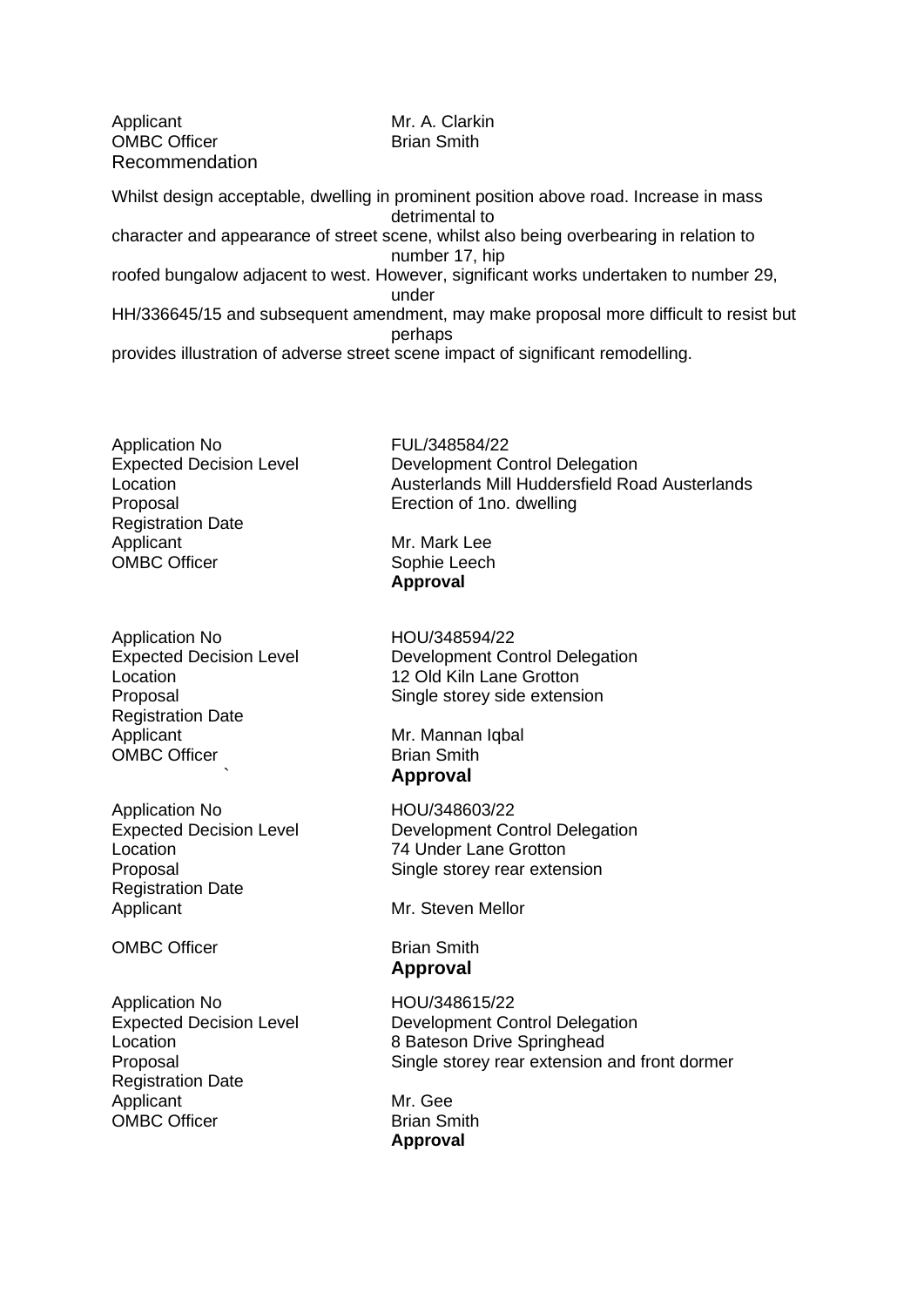Application No FUL/348606/22 Registration Date Applicant Mr. Power OMBC Officer **Brian Smith** 

Application No **HOU/348636/22** 

Registration Date Applicant Mr. Dan Gibson

Application No **HOU/34865422** 

Registration Date Applicant Mr. Dan Gibson

Application No **HOU/348643/22** Proposal **First floor side extension** Registration Date Applicant Mr. Jason Dugdale

Application No LBC/348653/22 Proposal First floor side extension Registration Date

Expected Decision Level **Development Control Delegation** Location Thomas Barn, Millcroft Lane Delph Proposal Construction of new small scale agricultural building

Expected Decision Level **Development Control Delegation** Location **Carr House, Standedge Road Diggle** Proposal Alterations to Listed Building comprising internal remodeling and new staircase, addition of external balcony and new door opening and garage conversion to provide additional living accommodation

OMBC Officer Paula Stebbings

Expected Decision Level **Development Control Delegation** Location Carr House, Standedge Road Diggle Proposal Alterations to Listed Building comprising internal remodeling and new staircase, addition of external balcony and new door opening and garage conversion to provide additional living accommodation

OMBC Officer Paula Stebbings

Expected Decision Level **Development Control Delegation** Location **Back O Th Lee Cottage, Ward Lane Diggle** 

OMBC Officer Paula Stebbings

Expected Decision Level **Development Control Delegation** Location **Back O Th Lee Cottage, Ward Lane Diggle**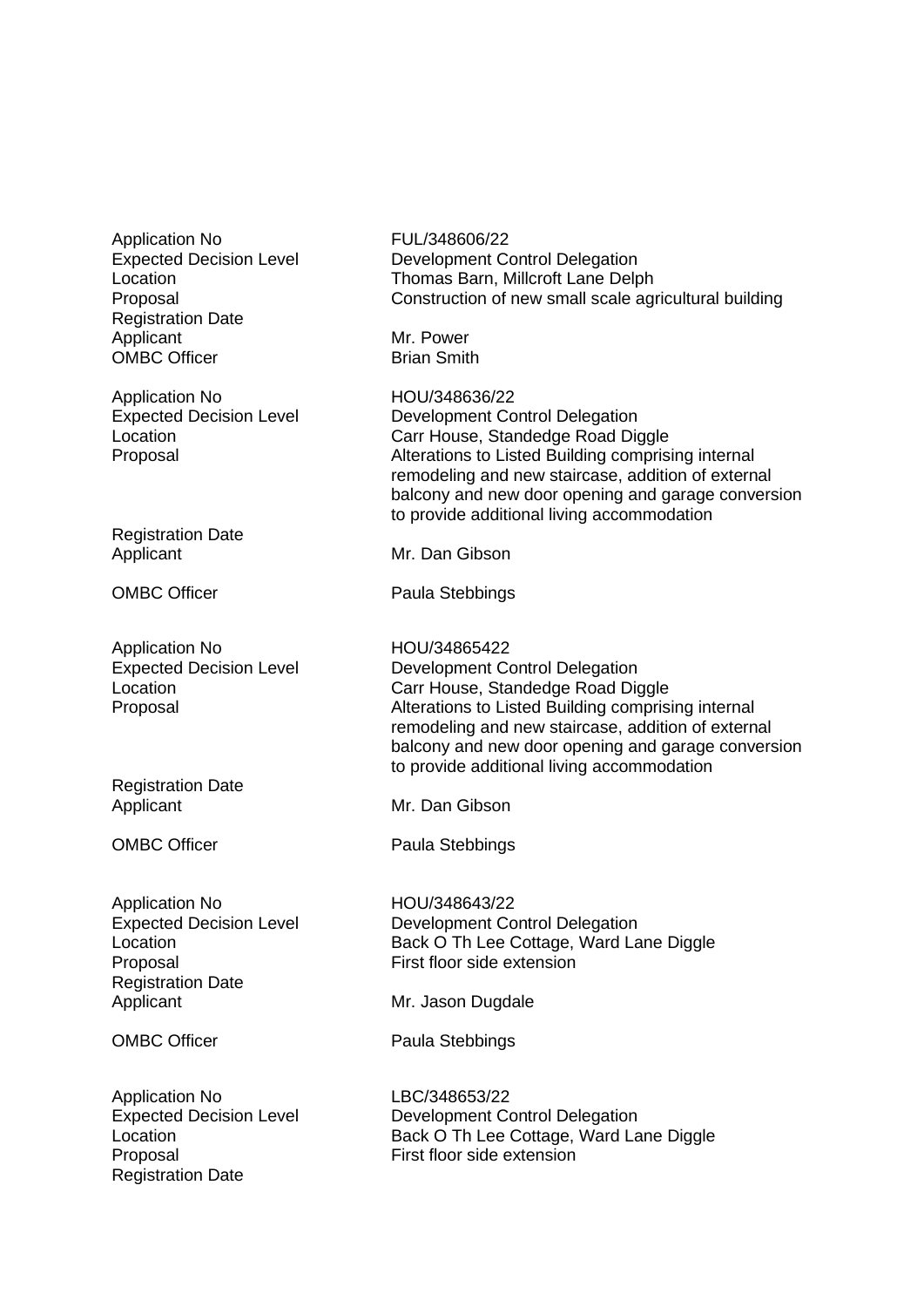Application No HOU/348655/22

Registration Date

OMBC Officer **Brian Smith** Application No HOU/348665/22

Registration Date Applicant Mr. Gee OMBC Officer **Brian Smith** 

Application No FUL/348150/21<br>Expected Decision Level **Expected** Decision Level Registration Date Applicant Mr. Simon Plowman

Application No FUL/348531/22

Registration Date

OMBC Officer **Brian Smith** 

Application No<br>
Expected Decision Level<br>
Development Co Registration Date Applicant Miss Maxine Parker

OMBC Officer **Brian Smith** 

Applicant Mr. Jason Dugdale

OMBC Officer Paula Stebbings

Expected Decision Level **Development Control Delegation** Location Cedar Lodge, Standedge Road Diggle Proposal Single storey rear extension to lower ground floor and insertion of lower ground floor windows to the East elevation

Applicant Mrs. Roberta Daw

Expected Decision Level **Development Control Delegation** Location Blunder Hall Stables, Dirty Lane Strinesdale Proposal Single storey side extension and attached garage to the annex building

Development Control Delegation Location Land off Springmeadow Lane Uppermill Proposal Erection of one detached dwelling

OMBC Officer Sophie Leech

Expected Decision Level **Development Control Delegation** Location **Land to the South East of 4 Mount View Uppermill** Proposal Demolition of garage and replacement with recreation room and store for use in connection with dwelling

Applicant Mrs. Caroline Tamworth

Development Control Delegation Location 7 Strawberry Lane Lydgate Proposal Construction of stable block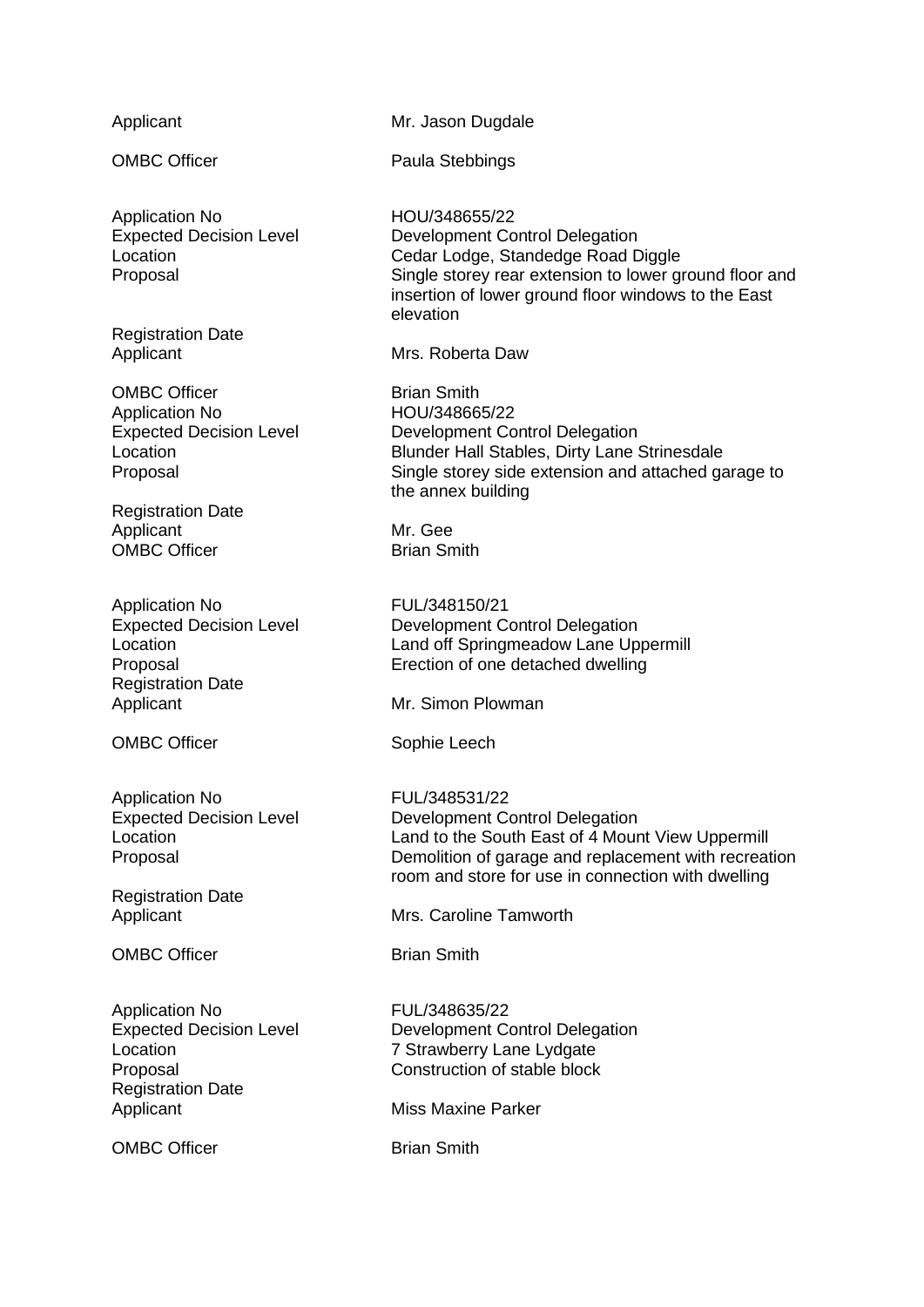Application No PIP/348651/22 Expected Decision Level **Development Control Delegation** Location **Land off Stockport road Lydgate** Proposal Proposed development for 3 dwellings and associated works Registration Date Applicant Mr. Gareth Salthhouse OMBC Officer Sophie Leech Application No **HOU/348648/22** Expected Decision Level **Development Control Delegation** Location 15 Stoneleigh Street, Springhead Proposal Single storey rear extension and front porch Registration Date Applicant Mr. Martyn Postlethwaite OMBC Officer **Brian smith** Application No VAR/348675/22 Expected Decision Level **Development Control Delegation** Location 10 Sycamore Cottages, Treetops Close Dobcross Proposal Removal of Condition No. 2 relating to planning permission PA/337483/15 which restricts occupation of the log cabin for purposes ancillary to the residential use of 10 Sycamore Cottages Registration Date<br>Applicant Mrs. Susan Bowden OMBC Officer **Brian Smith** Application No **HOU/348669/22** Expected Decision Level **Development Control Delegation** Location 56 Grove Road Uppermill Proposal **Installation of decking to rear of property** Registration Date Applicant Mr. Wynford Ellidge OMBC Officer Sophie Leech Application No HOU/348680/22 Expected Decision Level **Development Control Delegation** Location 9 Merlewood Avenue Uppermill Proposal Single storey rear extension Registration Date Applicant Mr. Kenneth Waddington OMBC Officer Sophie Leech

Application No **OUT/346856/21** Expected Decision Level **Development Control Delegation**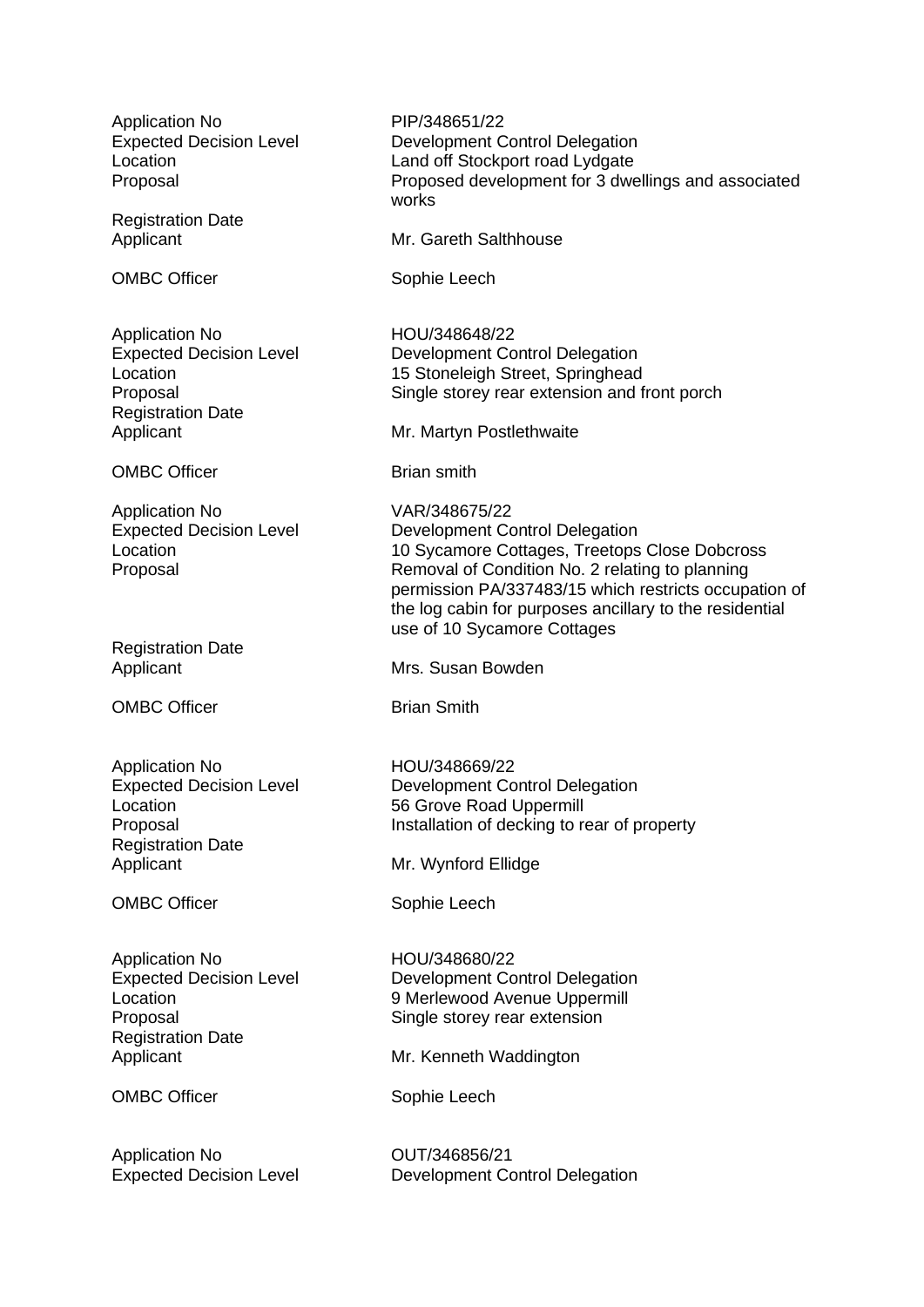| Location<br>Proposal                                                                                                     | Springhead Quarry, Cooper Street Springhead<br>Outline planning application (all matters reserved<br>except for access, layout and landscaping) for a<br>residential development of up to 158 dwellings with<br>associated infrastructure. The matter of appearance is<br>reserved for future consideration |
|--------------------------------------------------------------------------------------------------------------------------|-------------------------------------------------------------------------------------------------------------------------------------------------------------------------------------------------------------------------------------------------------------------------------------------------------------|
| <b>Registration Date</b><br>Applicant                                                                                    | Lizzie Schfield                                                                                                                                                                                                                                                                                             |
| <b>OMBC Officer</b>                                                                                                      | Stephen Gill                                                                                                                                                                                                                                                                                                |
| <b>Application No</b><br><b>Expected Decision Level</b><br>Location<br>Proposal<br><b>Registration Date</b><br>Applicant | HOU/348744/22<br>Development Control Delegation<br>Rowan Tree Cottage, 4 Bridge End, Delph<br>Single garage extension<br>Mr. Andrew Morrison                                                                                                                                                                |
| <b>OMBC Officer</b>                                                                                                      | <b>Osian Perks</b>                                                                                                                                                                                                                                                                                          |
| <b>Application No</b><br><b>Expected Decision Level</b><br>Location<br>Proposal                                          | FUL/348689/22<br>Development Control Delegation<br>Land off Huddersfield Road Greenfield<br>Siting of caravan on the land during construction works<br>associated with development approved under<br>FUL/345328/20 from 18 <sup>th</sup> April 2022 until 5 <sup>th</sup> August<br>2024                    |
| <b>Registration Date</b><br>Applicant                                                                                    | Mr. Patrick Hand                                                                                                                                                                                                                                                                                            |
| <b>OMBC Officer</b>                                                                                                      | <b>Brian Smith</b>                                                                                                                                                                                                                                                                                          |
| <b>Application No</b><br><b>Expected Decision Level</b><br>Location<br>Proposal<br><b>Registration Date</b>              | HOU/348686/22<br>Development Control Delegation<br>Tower House, Boarshurst Lane Greenfield<br>Replacement of concrete tiled roof with flag stone and<br>replacement of 8 roof lights                                                                                                                        |
| Applicant                                                                                                                | Mr. P: eter Hartley                                                                                                                                                                                                                                                                                         |
| <b>OMBC Officer</b>                                                                                                      | <b>Brian Smith</b>                                                                                                                                                                                                                                                                                          |
| <b>Application No</b><br><b>Expected Decision Level</b><br>Location<br>Proposal                                          | HOU/348730/22<br>Development Control Delegation<br>9 Shaws, Uppermill<br>Alterations to the hard landscape at front of the house<br>to create additional parking and level access                                                                                                                           |
| <b>Registration Date</b><br>Applicant                                                                                    | Roberta MacGregor                                                                                                                                                                                                                                                                                           |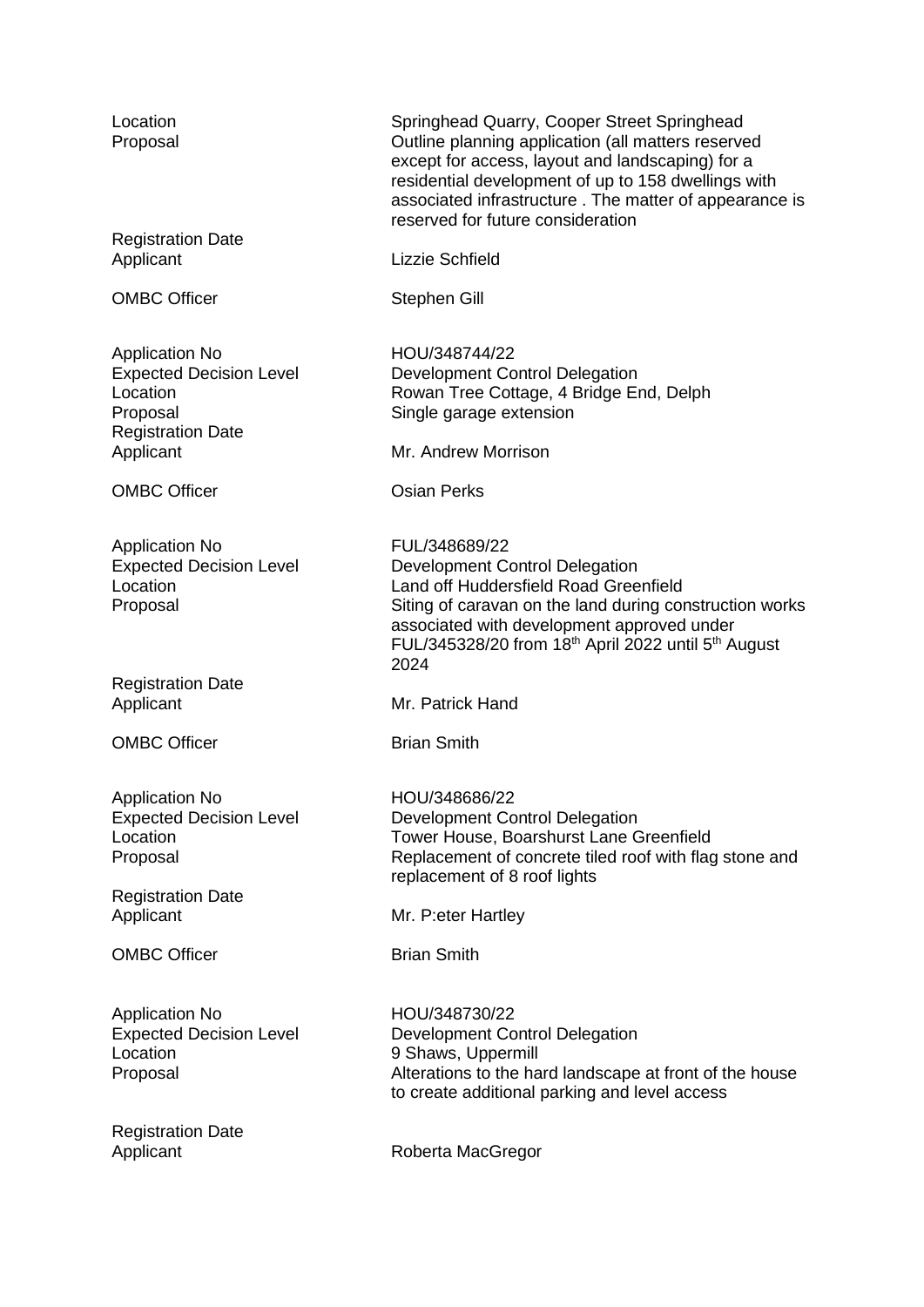OMBC Officer **Brian Smith** 

Application No **HOU/348739/22**<br>Expected Decision Level **Bullets** Development Co

Registration Date

Application No HOU/348754/22

Registration Date

OMBC Officer **Brian Smith** 

Application No **HOU/348601/22**<br>Expected Decision Level **Expected** Development Co

Registration Date

OMBC Officer Sophie Leech

Application No **HOU/348728/22** 

Registration Date

Application No **HOU/348735/22** 

Development Control Delegation Location 82 Mossley Road Grasscroft Proposal Single storey extension to front elevation with pitched roof

Applicant Mr. Daniel Markwart

OMBC Officer Sophie Leech

Expected Decision Level **Development Control Delegation** Location Southmead, Horsforth Lane Greenfield Proposal Single storey extension to front elevation with pitched roof

Applicant Mr. Daniel Markwart

Development Control Delegation Location 2 Dell Close Springhead Proposal Demolition of existing conservatory and formation of new single storey rear extension including bay window to front elevation

Applicant Mr. Michael Taylor

Expected Decision Level **Development Control Delegation** Location 46 Rivington Road Springhead Proposal Proposal Replacement of raised patio with larger area of decking and enclosure with balustrade

Applicant Mr. Nicholas Addy

OMBC Officer Sophie Leech

Expected Decision Level **Development Control Delegation** Location 23 Belmont Street, Lees